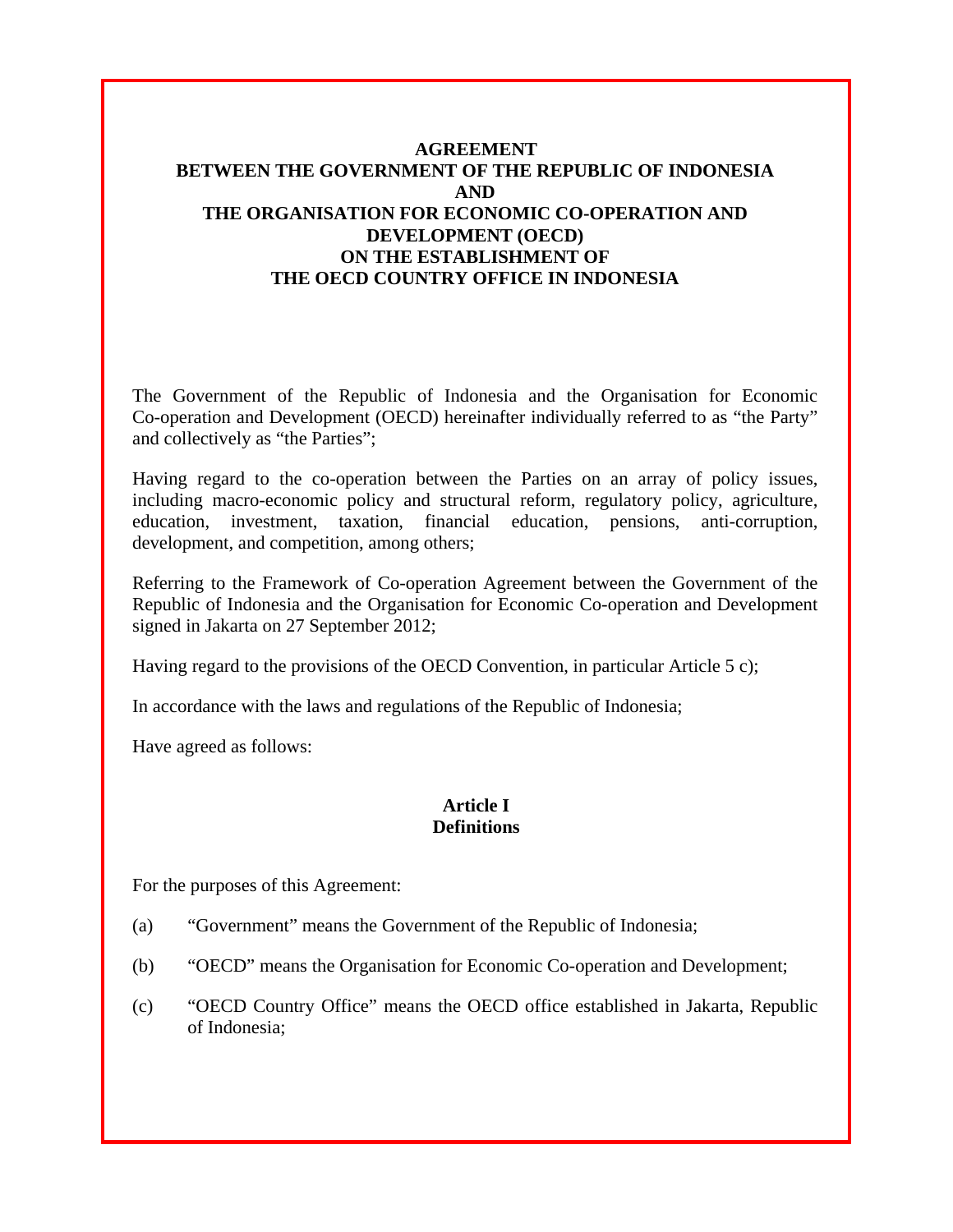- (d) "Officials of the OECD" means all OECD staff, the Secretary-General and other members of the OECD senior management, appointed by the OECD to be assigned to or on mission to Indonesia, as notified to the Government from time to time;
- (e) "Dependents" means husband or wife and dependent child or children under the age of eighteen years old of the Officials of the OECD who are notified from time to time to the Government;
- (f) "Premises of the OECD Country Office" means buildings or parts thereof (including the land ancillary thereto), used for the official purposes of the OECD Country Office;
- (g) "Property of the OECD" means all property including income, funds and assets, belonging to the OECD or held or administered by the OECD or on its behalf and in particular property acquired or used in order to allow the OECD Country Office to carry out its activities;
- (h) "Archives of the OECD" means all records and correspondence, documents and other material, including tapes and films, sound recordings, computer software and written material, video tapes and discs or support storing any information or material belonging to or held by the OECD or on its behalf;
- (i) "Experts" means persons other than those mentioned in paragraph d) of this Article, who are appointed by the OECD to carry out missions for the OECD.

## **Article II Objectives**

The main objective of this Agreement is to facilitate the establishment of an OECD Country Office in the Republic of Indonesia to promote and to ensure effective implementation and management of co-operative activities between the Parties. The OECD Country Office shall provide support to OECD events taking place in the Republic of Indonesia.

## **Article III Legal Status**

The OECD shall have legal capacity under Indonesian laws and regulations for the effective fulfillment of its mandate, in particular to allow the OECD to be party to contracts, to open bank accounts and to acquire or dispose of movable or immovable property and to be party to legal proceedings.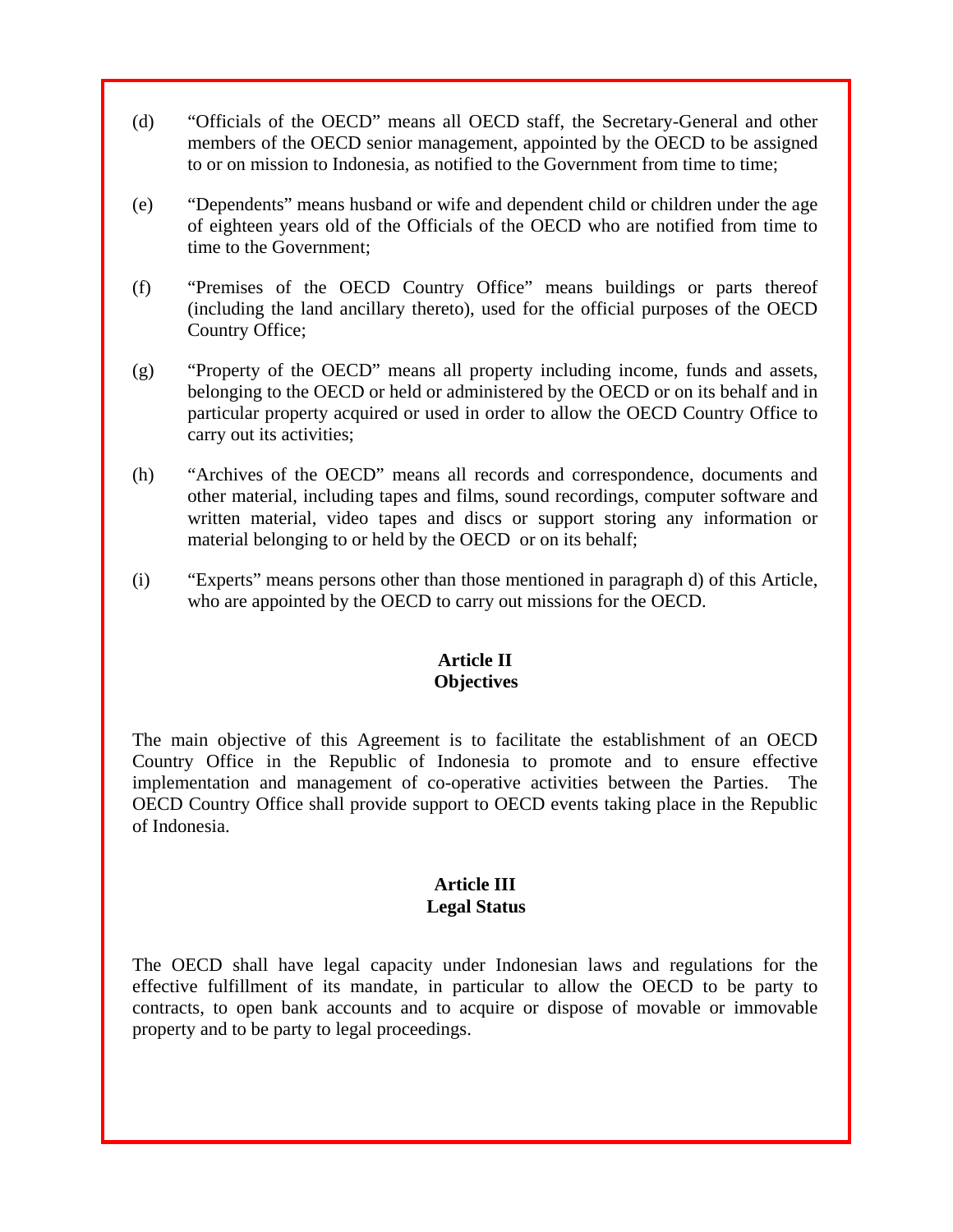## **Article IV Inviolability of the OECD and its Country Office**

- 1. The OECD, its property and assets, wherever located in the territory of the Republic of Indonesia and by whomsoever held, shall enjoy immunity from every form of legal process except insofar as in any particular case it has expressly waived its immunity. It is, however, understood that no waiver of immunity shall extend to any measure of execution.
- 2. The OECD Country Office's facilities, their furnishing and other assets therein, as well as the means of transport used by it, wherever located and by whomsoever held, shall be immune from search, requisition, attachment, execution, expropriation or any other form of interference whether by administrative, judicial or legislative action.
- 3. The Premises of the OECD Country Office as well as other premises utilised by the OECD for the duration of a meeting convened by the OECD, shall be inviolable and shall be under its exclusive control and authority.
- 4. The Archives of the OECD, in particular those held at the OECD Country Office, including multimedia support, either in conventional or in digital form, and more generally all documents belonging to it or held by it, shall be inviolable at any time, wherever they may be in the Republic of Indonesia.
- 5. The OECD shall prevent the Premises of the OECD Country Office, as well as other premises utilised by the OECD for the duration of a meeting convened by the OECD, from becoming a refuge for persons seeking to avoid arrest or service of legal process under the laws and regulations of the Republic of Indonesia.

# **Article V Financial Facilities**

- 1. The OECD may at all time hold currency of any kind and operate accounts in any currency.
- 2. The OECD may freely transfer its funds within, into and out of the territory of the Republic of Indonesia and convert any currency held by it into any other currency.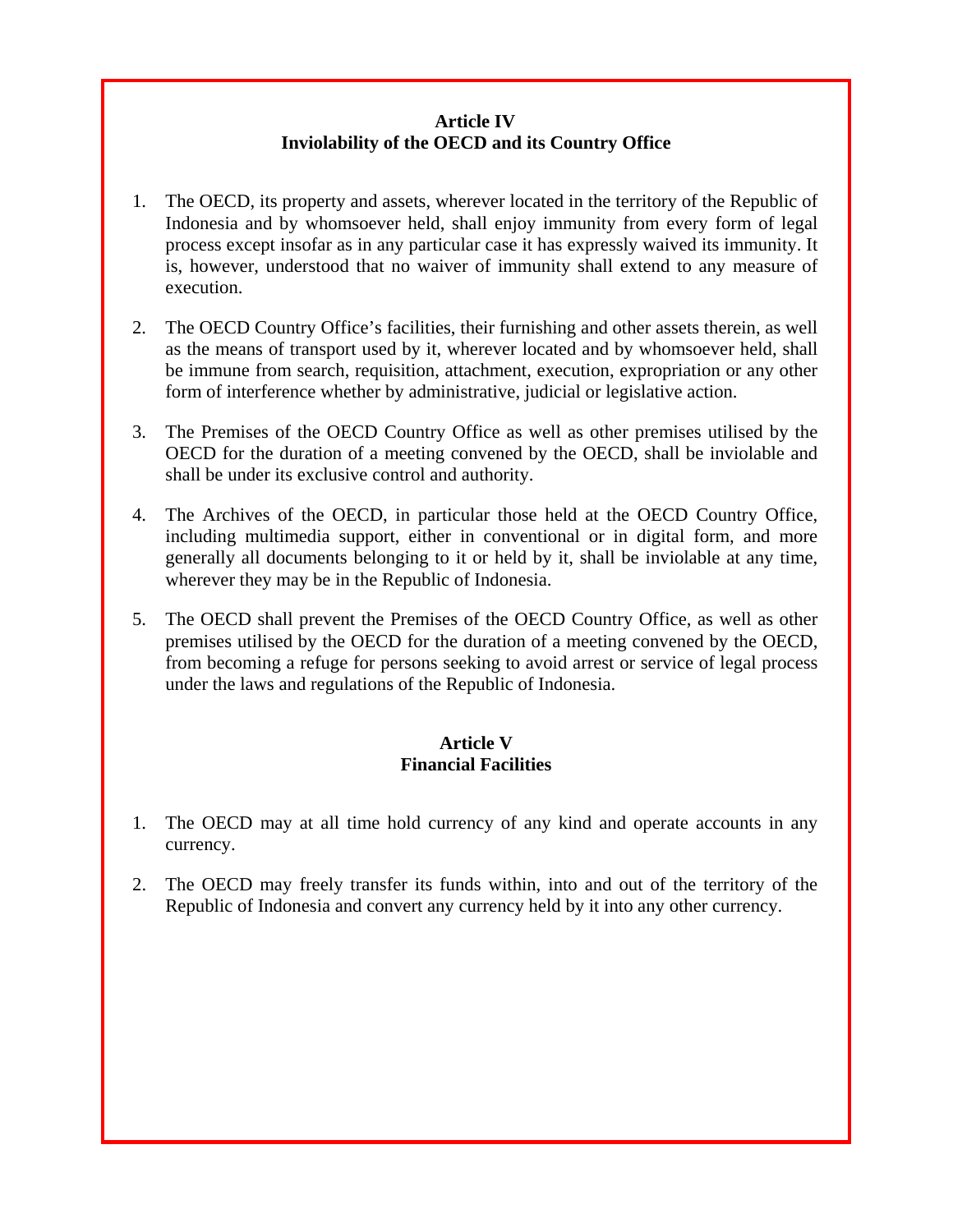# **Article VI Tax Exemption**

- 1. The OECD is exempted from Income Tax and/or Value Added Tax or Value Added Tax and Sales Tax on Luxury Goods and from liability for the collection of withholding of any tax on its operations, transactions, and activities.
- 2. The OECD is exempted from custom duties and Value Added Tax or Value Added Tax and Sales Tax on Luxury Goods on products, property, material and equipment imported into or acquired in the Republic of Indonesia by or for the OECD in connection with its official duties.
- 3. Salaries and other emoluments paid by the OECD to the Officials of the OECD who are non-nationals of the Republic of Indonesia in respect of services rendered to the OECD are exempted from Income Tax.
- 4. The OECD shall not claim exemptions from charges for public utility services provided that such charges are non-discriminatory and generally paid by other international organisations in the Republic of Indonesia.
- 5. Tax exemption for the OECD as mentioned in paragraphs 1, 2 and 3 above shall be provided in accordance with the prevailing tax laws and regulations of the Republic of Indonesia, as long as the OECD does not conduct any business or other activities which generate and/or receive income in the Republic of Indonesia.
- 6. In line with the purpose of administering tax or exemption of Income Tax and/or custom duties and Value Added Tax or Value Added Tax and Sales Tax on Luxury Goods, the OECD shall provide information to the Government that is foreseeably relevant to the administration and enforcement of the Indonesian tax laws and regulations, including but not limited to data and information regarding the payment to a third party, either individual or corporation.

## **Article VII Communication**

1. The OECD shall enjoy, for its official communications, treatment not less favorable than that accorded by the Government of the Republic of Indonesia to any international organisation in the matter of priorities, on mails, cables, telegrams, radiograms, telefaxes, telephone, electronic communications and other communications. The official correspondence of the OECD shall be inviolable.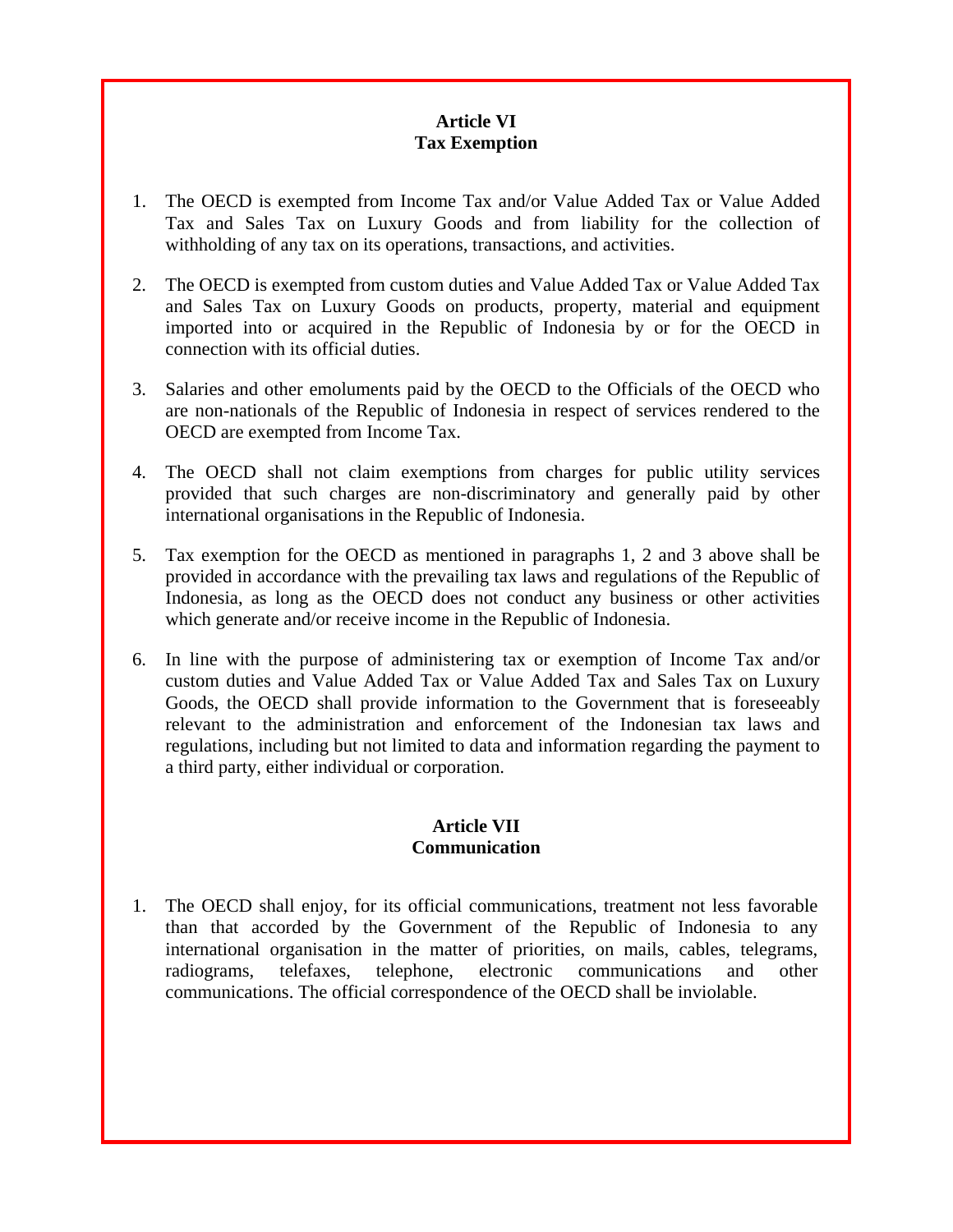2. The OECD shall enjoy the right, for its communications, to use codes and to send and receive correspondence and other papers and documents by courier.

## **Article VIII Services**

The Government of the Republic of Indonesia shall undertake to assist the OECD Country Office in obtaining and making available essential public services. The OECD shall bear the cost of the services.

## **Article IX Transit and Residence**

- 1. In accordance with its laws and regulations, the Government shall facilitate the entry into or departure from the Republic of Indonesia of persons exercising official functions at the OECD Country Office, invited by it to exercise official functions at the OECD Country Office or attending OECD events organised in the Republic of Indonesia.
- 2. Officials of the OECD who will be assigned to the OECD Country Office and their Dependents shall obtain appropriate entry visas from the Missions of the Republic of Indonesia prior to their entry.
- 3. Officials and Experts of the OECD who are assigned on a temporary mission to the OECD Country Office, shall obtain appropriate entry visas from the Missions of the Republic of Indonesia prior to their entry or upon their arrival.
- 4. The visas shall be granted by the Government to persons in transit or residence in accordance with their official functions or missions, without prejudice to the national security of the Republic of Indonesia and in accordance with the laws and regulations of the Republic of Indonesia.
- 5. In accordance with the prevailing laws and regulations in Indonesia, visas for the Officials of the OECD and their Dependents mentioned in paragraph 2 of this Article shall be issued in a timely manner and free of charge.

## **Article X Privileges and Immunities**

1. Officials of the OECD assigned to the OECD Country Office, who are not Indonesian nationals, shall enjoy: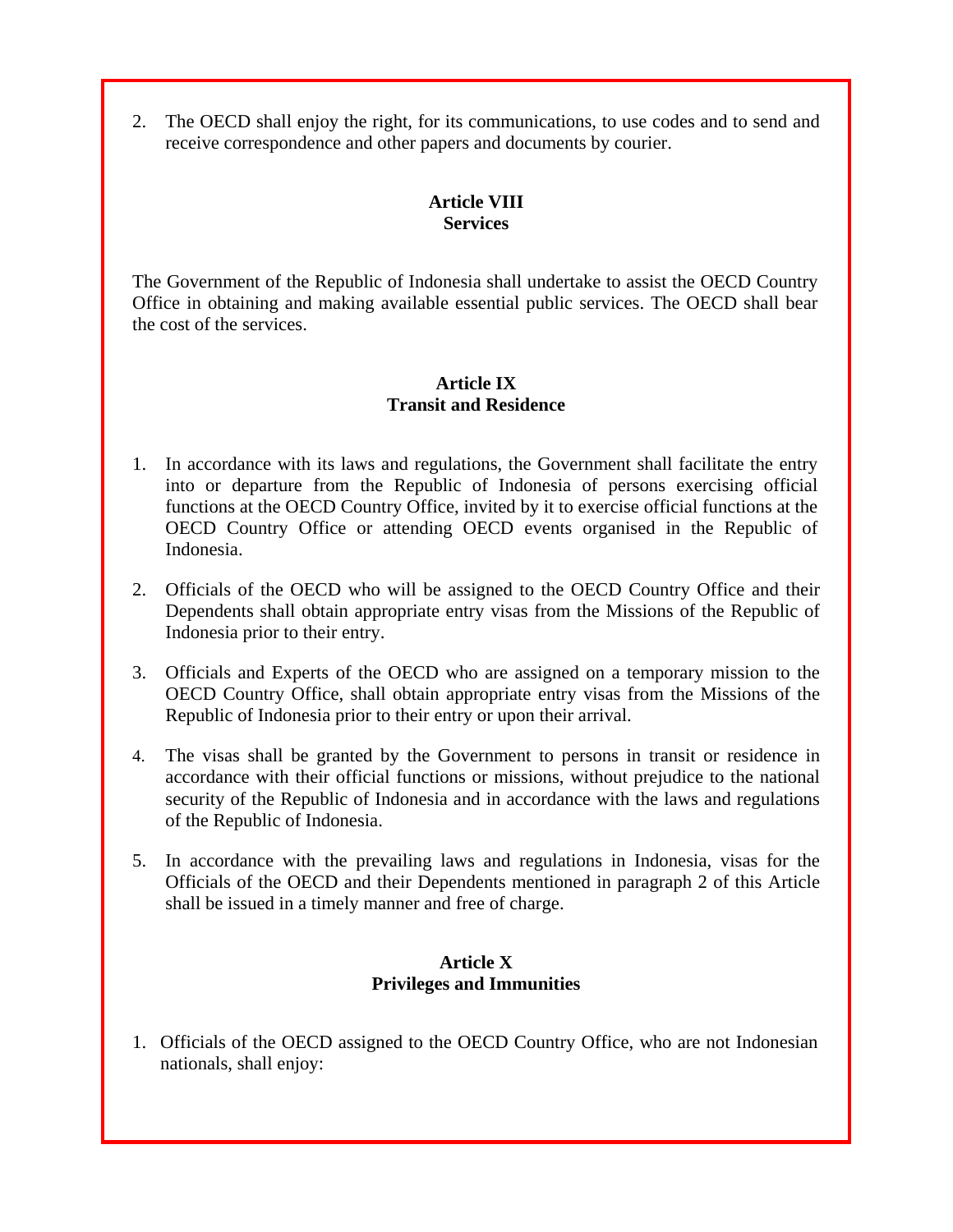- (a) facilitation of clearance and issuance, free of charge, of visas and relevant authorisation when and where necessary, for themselves and their Dependents;
- (b) privilege of maintaining foreign currency and Indonesian Rupiah accounts for managing their affairs in Indonesia;
- (c) emergency evacuation in time of national emergency for themselves and their Dependants equivalent to that accorded to the personnel of similar international organisations in Indonesia;
- (d) exemption from customs duties on imported furniture and personal effects at the time of taking up their assignment in the Republic of Indonesia equivalent to that accorded to the personnel of similar international organisations in Indonesia, which shall be carried out in accordance with the prevailing laws and regulations of the Republic of Indonesia.
- 2. Officials of the OECD assigned to the OECD Country Office or carrying out a mission for the OECD in the Republic of Indonesia shall:
	- (a) not be liable to any form of arrest or detention for acts performed in their official capacity and from seizure of their baggage and other belongings;
	- (b) enjoy immunity from legal process for words spoken or written and acts performed in their official capacity and mandate; they shall continue to be so immune after completion of their functions as Officials of the OECD in relation to words spoken or written or acts performed in such previous capacity and mandate.
- 3. The privileges and immunities are granted in the interest of the OECD and not for personal benefit of individuals. The Secretary-General of the OECD shall have the right and duty to waive any immunity accorded to the OECD, without prejudice to the objectives of this Agreement, in any case where in his/her opinion the immunity would impede the course of justice and can be waived without prejudice to the interests of the Organisation.
- 4. Without prejudice to their privileges and immunities provided for in this Agreement, it is the responsibility of the OECD and all persons enjoying such privileges and immunities to adhere to the laws and regulations of Indonesia.
- 5. The OECD shall co-operate at all times with the Government to facilitate the proper administration of justice and prevent the occurrence of any abuse in connection with the privileges, immunities, exemptions and facilities mentioned in this Agreement.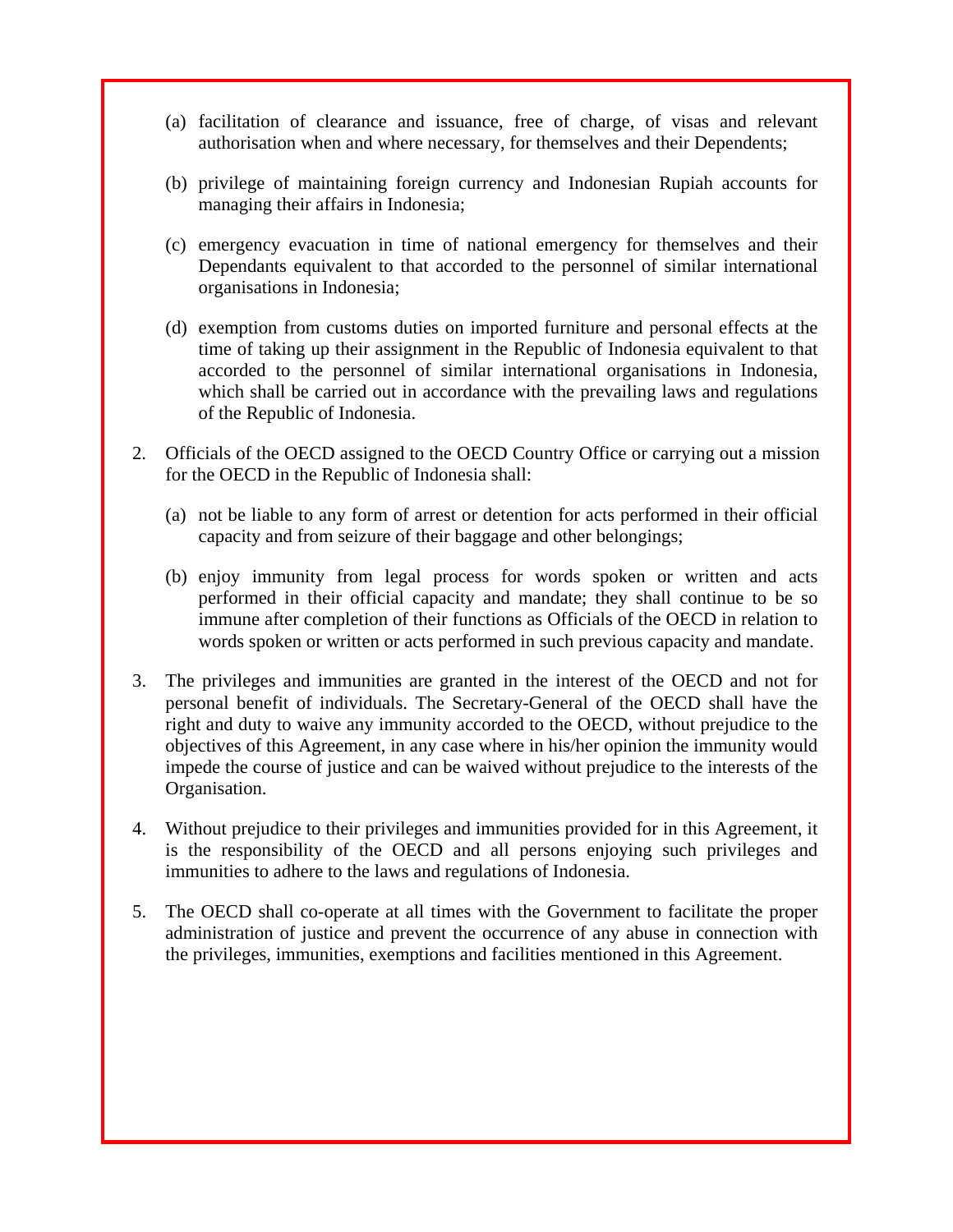## **Article XI Security of the Host Country**

- 1. Nothing in this Agreement shall affect the right of the Government to apply appropriate safeguard in the interest of its security. If any such measure is considered necessary, the Government shall contact the OECD Country Office to jointly decide on the appropriate measures to protect the interests of the OECD Country Office.
- 2. The OECD Country Office shall cooperate with the Government to ensure that the activities of the OECD Country Office will not prejudice the security of the host country.

## **Article XII Settlement of Dispute**

Any dispute arising out of the interpretation and/or implementation of this Agreement shall be settled amicably through consultation or negotiation between the Parties.

## **Article XIII Amendment**

- 1. This Agreement may be amended at any time through mutual written consent of the Parties. Such amendment shall come into effect on such date as may be determined by the Parties.
- 2. The Parties may enter into any supplementary agreements as may be necessary within the scope of this Agreement.

## **Article XIV Entry into Force and Termination**

- 1. This Agreement shall enter into force on the date on which the last Party shall have informed the other Party of the completion, for its entry into force, of its internal requirements in the case of the OECD, or its constitutional requirements in the case of the Republic of Indonesia.
- 2. Either Party may terminate this Agreement at any time by giving three months' notice in writing to the other Party of its intention to terminate it. The Parties shall be bound by the terms of and their obligation under this Agreement until the expiration of the three months' notice period.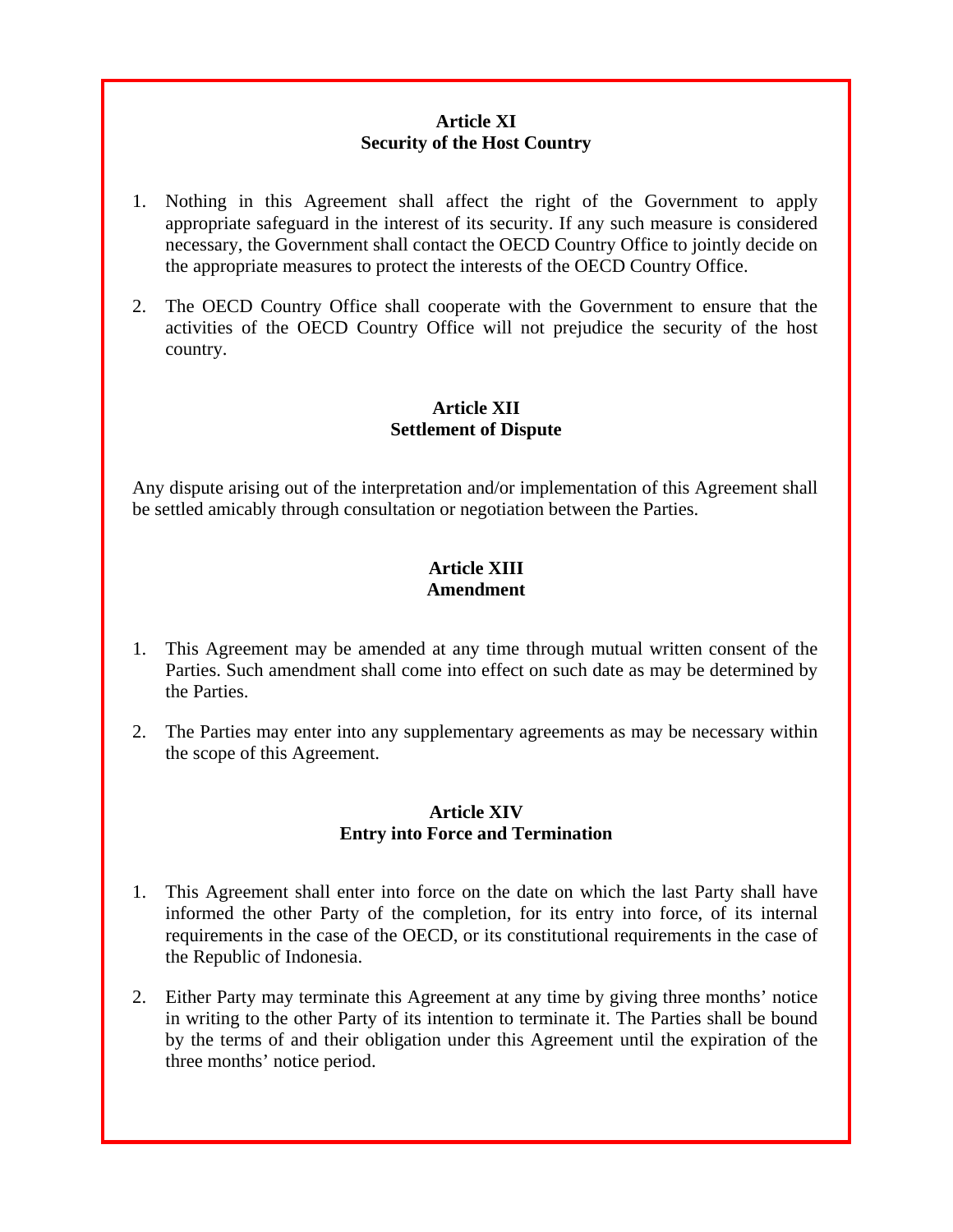In witness whereof, the undersigned being duly authorised thereto, have signed this Agreement.

Done in duplicate in St Petersburg, Russia on this  $\sqrt{2}$ ... day of September in the year 2013 in the Indonesian, English, and French languages, all texts being equally authentic. In case of any divergence of interpretation, the English text shall prevail.

For the Government of the Republic of Indonesia

Muhamad CHATIB BASRI Minister of Finance

For the Organisation for Economic Co-operation and Development

Angel GURRÍA Secretary-General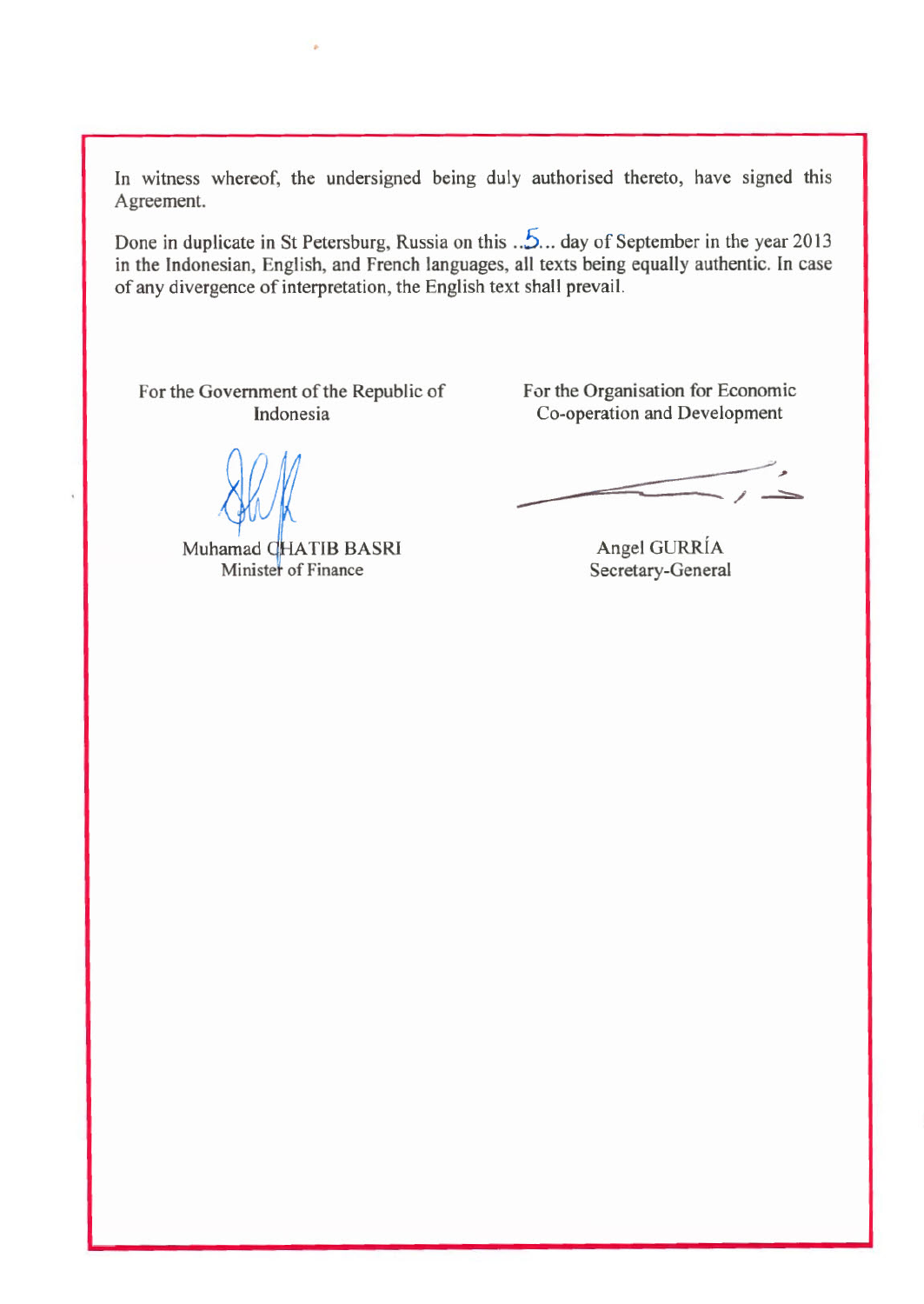## **ACCORD ENTRE LE GOUVERNEMENT DE LA RÉPUBLIQUE D'INDONÉSIE ET L'ORGANISATION DE COOPÉRATION ET DE DÉVELOPPEMENT ÉCONOMIQUES (OCDE) RELATIF A L'ÉTABLISSEMENT DU BUREAU DE PAYS DE L'OCDE EN INDONÉSIE**

Le Gouvernement de la République d'Indonésie et l'Organisation de coopération et de développement économiques (OCDE), ci-après désignés individuellement comme « la Partie » et collectivement comme « les Parties » ;

Considérant les liens de coopération entre les Parties sur une variété de politiques, y compris la politique macroéconomique et la réforme structurelle, la politique réglementaire, l'agriculture, l'éducation, l'investissement, la fiscalité, l'éducation financière, les pensions, la lutte contre la corruption, le développement, et la concurrence, entre autres ;

Rappelant l'Accord-cadre de coopération entre le Gouvernement de la République d'Indonésie et l'Organisation de coopération et de développement économiques, signé à Jakarta le 27 septembre 2012 ;

Vu les dispositions de la Convention relative à l'OCDE, en particulier son article 5 c) ;

Conformément aux lois et règlements de la République d'Indonésie ;

Sont convenus de ce qui suit :

#### **Article I Définitions**

Aux fins du présent Accord :

- (a) le terme « Gouvernement » désigne le Gouvernement de la République d'Indonésie ;
- (b) le terme « OCDE » désigne l'Organisation de coopération et de développement économiques ;
- (c) l'expression « Bureau de pays de l'OCDE » désigne le Bureau de l'OCDE établi à Jakarta, République d'Indonésie ;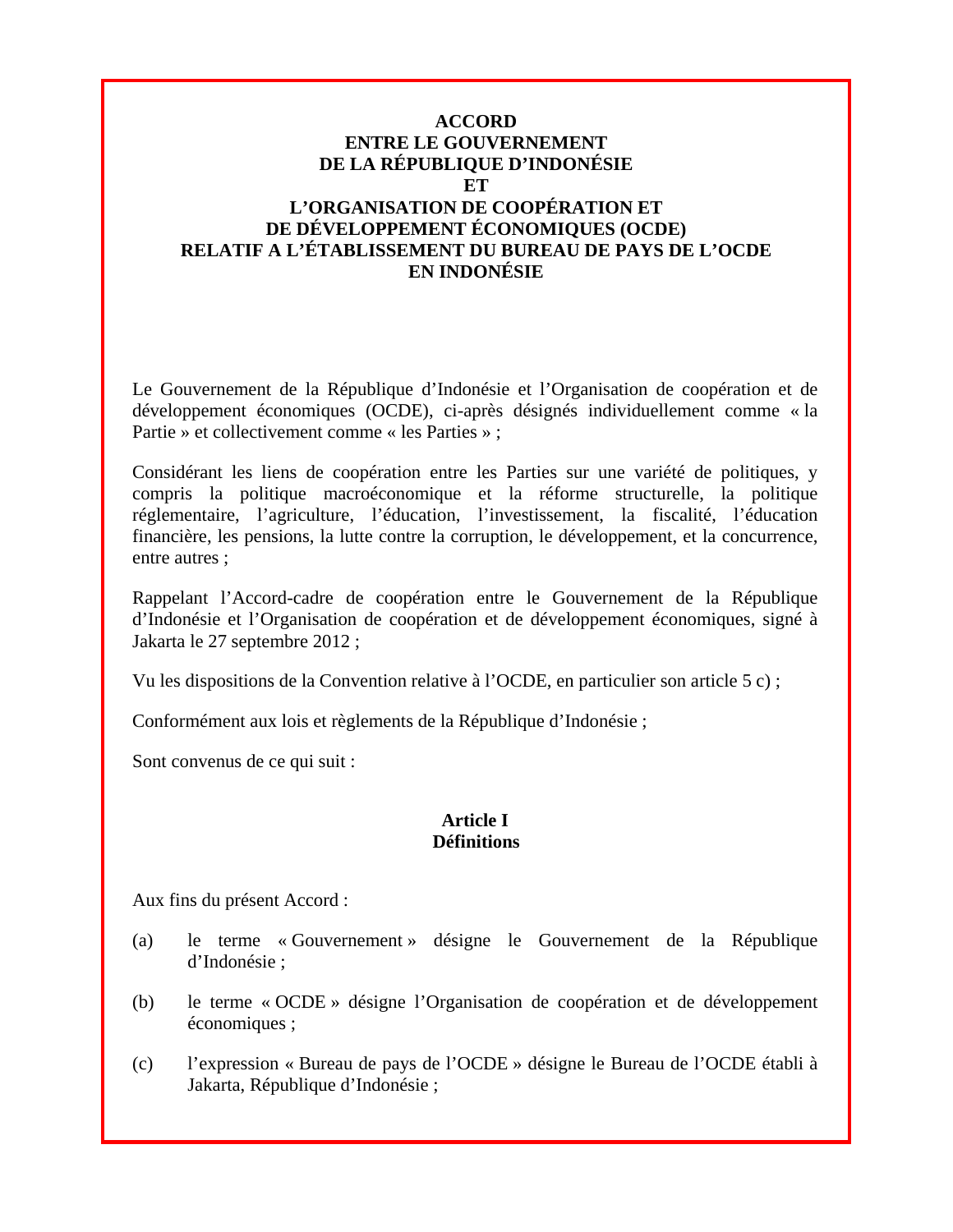- (d) l'expression « agents de l'OCDE » désigne tous les agents de l'OCDE, le Secrétaire général et les autres hauts responsables de l'Organisation, désignés par celle-ci pour être affectés ou effectuer une mission en Indonésie, tel que communiqué périodiquement au Gouvernement ;
- (e) l'expression « personnes à charge » désigne l'époux ou l'épouse et l'enfant ou les enfants à charge de moins de 18 ans des agents de l'OCDE, tel que communiqué périodiquement au Gouvernement ;
- (f) l'expression « locaux du Bureau de pays de l'OCDE » désigne les bâtiments ou parties de bâtiments (y compris les terrains y afférents), utilisés à des fins officielles par le Bureau de pays de l'OCDE ;
- (g) l'expression « biens de l'OCDE » désigne tous les biens, y compris les revenus, les fonds et les avoirs, appartenant à l'OCDE ou détenus ou gérés par l'OCDE ou pour son compte et en particulier, les biens acquis ou utilisés afin de permettre au Bureau de pays de mener à bien ses activités ;
- (h) l'expression les « archives de l'OCDE » désigne tous les dossiers, courriers, documents et autres matériels, y compris les bandes magnétiques et les films, les enregistrements sonores, les logiciels informatiques et les documents écrits, les bandes et disques vidéo, ou les supports où se trouvent stockés des informations et autres matériels, appartenant à l'OCDE ou détenus par elle ou pour son compte ;
- (i) le terme « experts » désigne les personnes autres que celles mentionnées au paragraphe d) du présent article, qui sont chargées par l'OCDE de mener à bien des missions en son nom.

# **Article II Objectifs**

Le principal objectif du présent Accord est de faciliter l'établissement d'un Bureau de pays de l'OCDE en République d'Indonésie afin d'encourager et d'assurer la mise en œuvre et la gestion efficaces des activités de coopération entre les Parties. Le Bureau de pays fournit un appui aux événements organisés par l'OCDE qui se tiennent en République d'Indonésie.

## **Article III Statut juridique**

L'OCDE est dotée de la personnalité juridique en vertu des lois et règlements indonésiens, afin de s'acquitter efficacement de son mandat et, en particulier, de lui permettre de contracter, ouvrir des comptes bancaires, acquérir ou céder des biens mobiliers et immobiliers et ester en justice.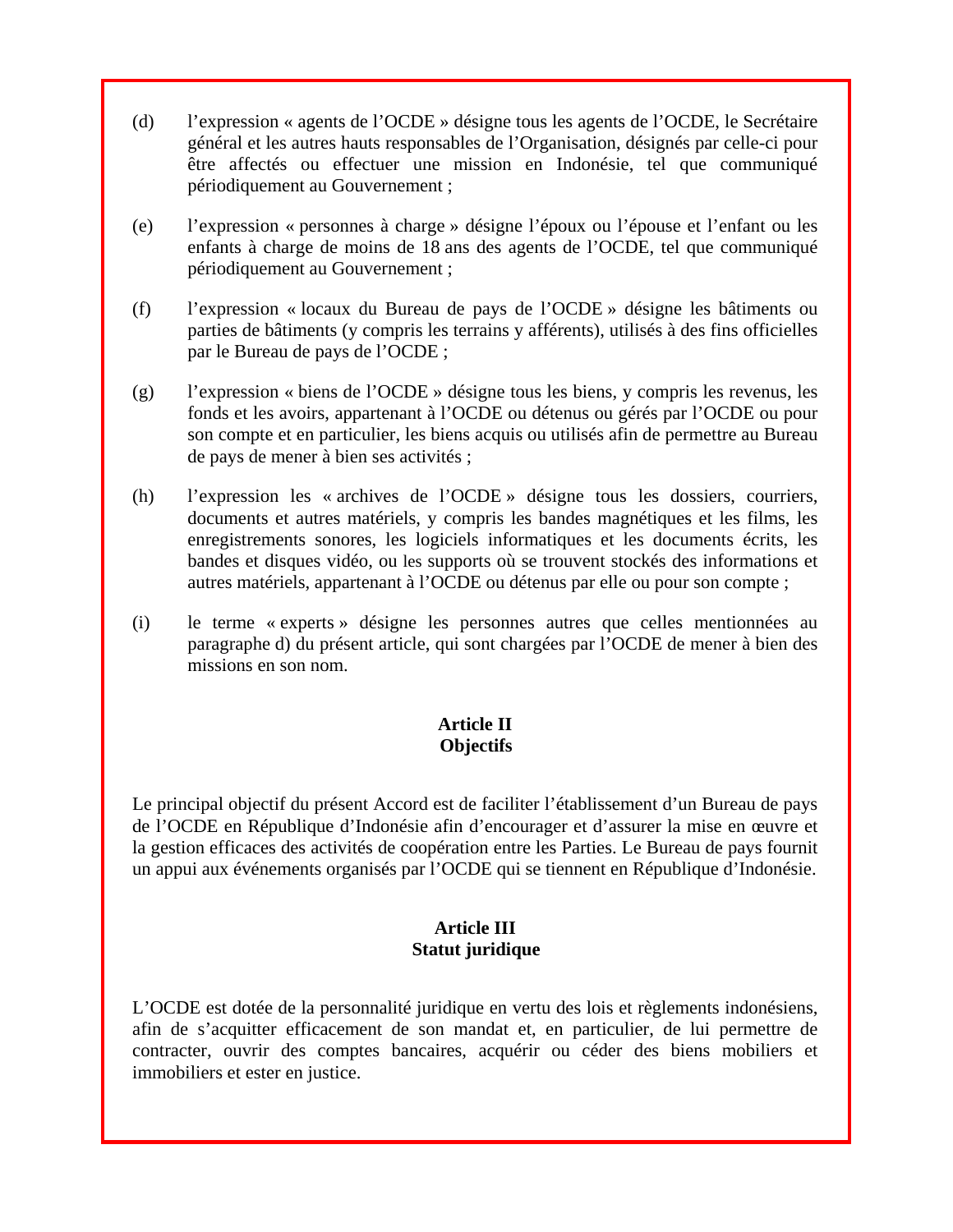## **Article IV Inviolabilité de l'OCDE et de son Bureau de pays**

- 1. L'OCDE, ses biens et ses avoirs, où qu'ils soient situés sur le territoire de la République d'Indonésie et quel qu'en soit le détenteur, jouissent de l'immunité de juridiction, sauf dans la mesure où l'Organisation y a expressément renoncé dans un cas particulier. Il est toutefois entendu que la renonciation ne peut s'étendre à des mesures d'exécution.
- 2. Les installations du Bureau de pays de l'OCDE, les meubles et les autres avoirs qui s'y trouvent, ainsi que les moyens de transport utilisés par ce Bureau, où qu'ils se trouvent et quel qu'en soit le détenteur, sont exempts de perquisition, réquisition, saisie, exécution, expropriation ou de toute autre forme de contrainte administrative, judiciaire ou législative.
- 3. Les locaux du Bureau de pays de l'OCDE ainsi que les autres locaux utilisés par l'OCDE pour la durée d'une réunion convoquée par l'OCDE, sont inviolables et sont soumis à son seul contrôle et à sa seule autorité.
- 4. Les archives de l'OCDE, en particulier celles détenues dans le Bureau de pays, y compris les supports multimédia, sous forme classique ou numérique, et d'une manière générale, tous les documents lui appartenant ou détenus par elle, sont inviolables à tout moment, où qu'ils se trouvent en République d'Indonésie.
- 5. L'OCDE ne permet pas que les locaux du Bureau de pays de l'OCDE, ainsi que les autres locaux qu'elle utilise pour la durée d'une réunion qu'elle a convoquée, servent de refuge à des personnes qui tentent d'échapper à une arrestation ou de se soustraire à la signification d'actes de procédure en vertu des lois et règlements de la République d'Indonésie.

## **Article V Facilités financières**

- 1. L'OCDE peut à tout moment détenir des devises quelconques et avoir des comptes en n'importe quelle monnaie.
- 2. L'OCDE peut transférer librement ses fonds à l'intérieur du territoire de la République d'Indonésie ainsi que vers ou depuis celle-ci, et convertir toute devise qu'elle détient en toute autre monnaie.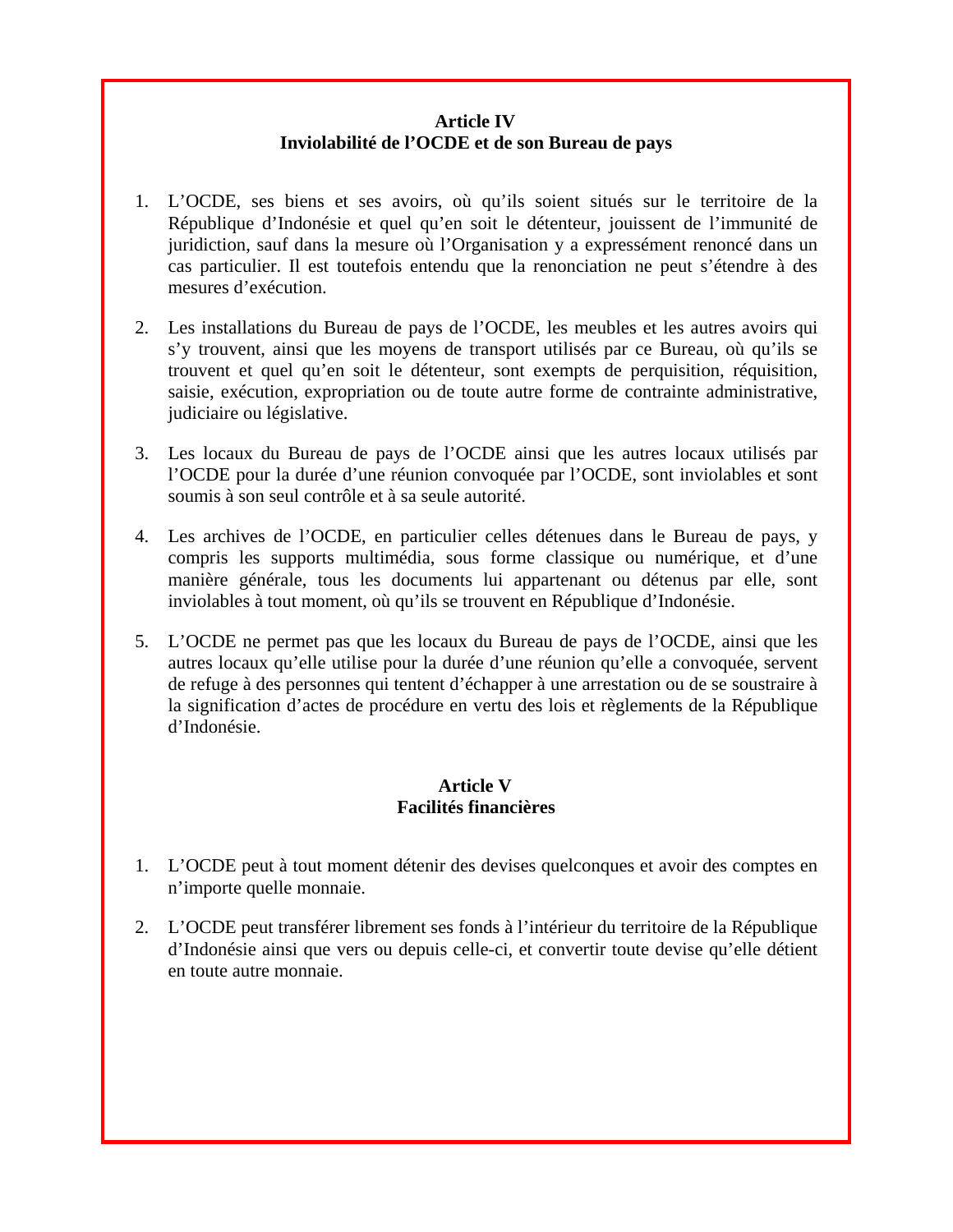## **Article VI Exonération fiscale**

- 1. L'OCDE est exonérée de l'impôt sur le revenu et/ou de la taxe sur la valeur ajoutée, ou de la taxe sur la valeur ajoutée et de la taxe sur les ventes d'articles de luxe, et n'est pas assujettie au recouvrement de la retenue de quelque taxe que ce soit sur ses opérations, transactions et activités.
- 2. L'OCDE est exonérée de droits de douane et de la taxe sur la valeur ajoutée ou de la taxe sur la valeur ajoutée et de la taxe sur les ventes d'articles de luxe sur les produits, biens, matériel et équipements importés ou acquis en République d'Indonésie par l'OCDE ou pour son compte dans le cadre de ses fonctions officielles.
- 3. Les traitements et autres rémunérations versés par l'OCDE à ses agents qui ne sont pas des ressortissants de la République d'Indonésie au titre des services rendus à l'Organisation sont exonérés de l'impôt sur le revenu.
- 4. L'OCDE ne demande pas d'exonération au titre des redevances afférentes à l'utilisation de services publics, à condition que ces redevances ne soient pas discriminatoires et soient généralement acquittées par les autres organisations internationales en République d'Indonésie.
- 5. L'exonération fiscale de l'OCDE visée aux paragraphes 1, 2 et 3 ci-dessus est accordée conformément aux lois et règlements fiscaux applicables en République d'Indonésie, aussi longtemps que l'OCDE ne mène pas d'activités commerciales ou d'autres activités par lesquelles un revenu est généré et/ou reçu en République d'Indonésie.
- 6. Aux fins de l'administration de l'impôt ou de l'exonération de l'impôt sur le revenu et/ou de droits de douane et de la taxe sur la valeur ajoutée, ou de la taxe sur la valeur ajoutée et de la taxe sur les ventes d'articles de luxe, l'OCDE fournit au Gouvernement les informations qui sont vraisemblablement pertinentes pour l'administration et l'application des lois et règlements fiscaux indonésiens, entre autres des données et des informations concernant les paiements à des tiers, qu'il s'agisse de personnes physiques ou morales.

## **Article VII Communication**

1. L'OCDE bénéficie, pour ses communications officielles, d'un traitement au moins aussi favorable que le traitement accordé par le Gouvernement de la République d'Indonésie à toute organisation internationale en matière de priorités, courrier, câblogrammes, télégrammes, radiotélégrammes, télécopies, communications téléphoniques, communications électroniques et autres communications. La correspondance officielle de l'OCDE est inviolable.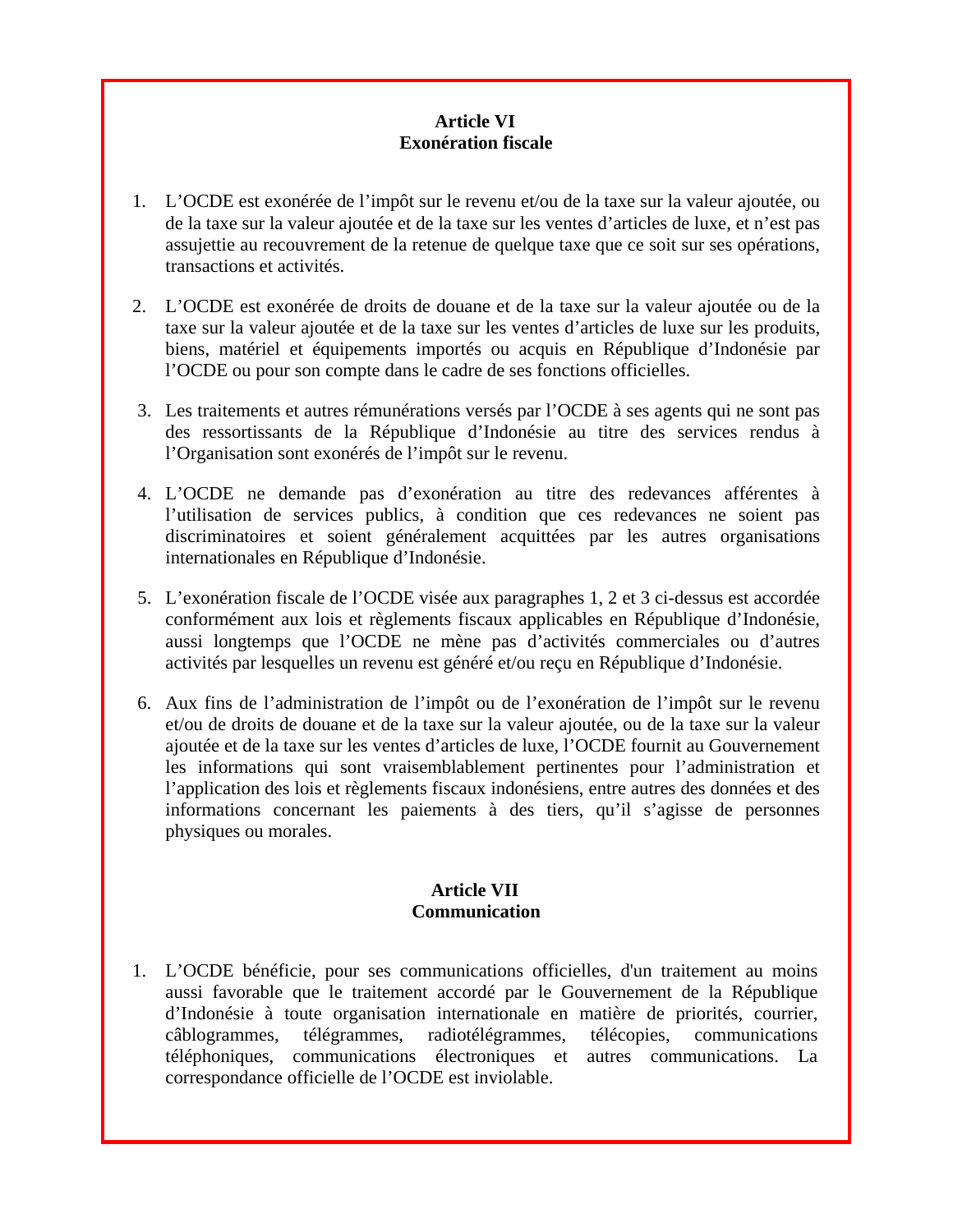2. L'OCDE bénéficie, pour ses communications, du droit d'utiliser des codes et d'envoyer et de recevoir de la correspondance ainsi que des papiers et des documents par courrier.

# **Article VIII Services**

Le Gouvernement de la République d'Indonésie s'engage à prêter assistance au Bureau de pays de l'OCDE pour qu'il obtienne et ait accès aux services publics indispensables. L'OCDE supporte le coût de ces services.

# **Article IX Transit et résidence**

- 1. Conformément à ses lois et règlements, le Gouvernement facilite l'entrée en République d'Indonésie et la sortie de la République d'Indonésie des personnes qui exercent des fonctions officielles au sein du Bureau de pays de l'OCDE, qui sont invitées par ce Bureau à y exercer des fonctions officielles ou qui participent à des événements organisés par l'OCDE en République d'Indonésie.
- 2. Les agents de l'OCDE qui sont affectés au Bureau de pays de l'OCDE et les personnes à leur charge obtiennent les visas d'entrée appropriés auprès des missions de la République d'Indonésie avant leur arrivée dans le pays.
- 3. Les agents et les experts de l'OCDE chargés d'une mission temporaire auprès du Bureau de pays de l'OCDE obtiennent les visas d'entrée appropriés auprès des missions de la République d'Indonésie avant leur entrée ou à leur arrivée.
- 4. Les visas sont accordés par le Gouvernement aux personnes de passage ou résidentes eu égard à leurs fonctions ou missions officielles, sans préjudice de la sécurité nationale de la République d'Indonésie et conformément aux lois et règlements de la République d'Indonésie.
- 5. Conformément aux lois et règlements en vigueur en Indonésie, les visas délivrés aux agents de l'OCDE et aux personnes à leur charge, qui sont visés au paragraphe 2 du présent article, sont délivrés en temps voulu et gratuitement.

## **Article X Privilèges et immunités**

1. Les agents de l'OCDE affectés au Bureau de pays de l'OCDE qui ne sont pas des ressortissants indonésiens bénéficient :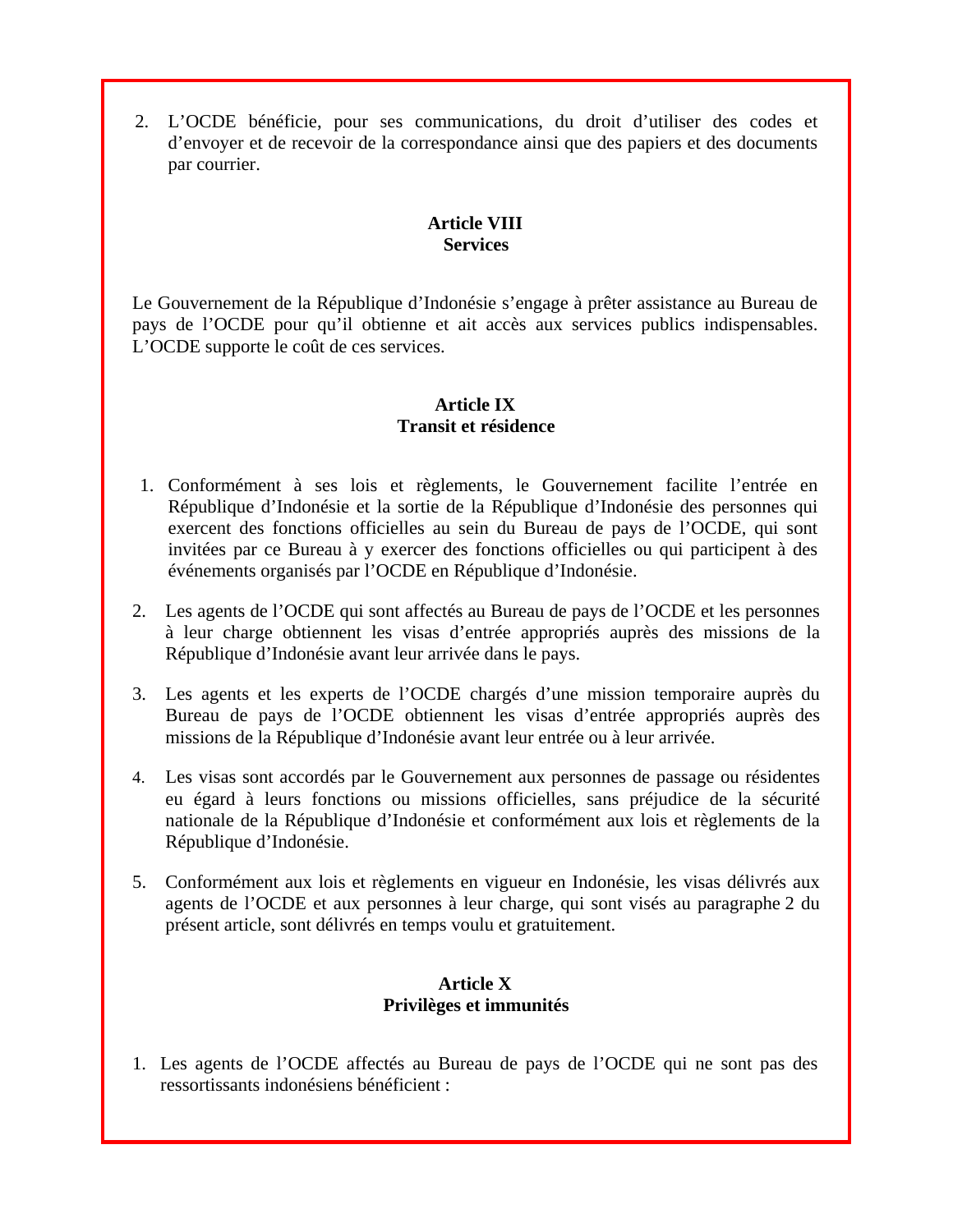- (a) de facilités pour l'approbation et la délivrance, à titre gratuit, des visas et autorisations nécessaires le cas échéant, pour eux-mêmes et leurs personnes à charge ;
- (b) du privilège de détenir des comptes en devises étrangères et en roupie indonésienne pour la gestion de leurs affaires en Indonésie ;
- (c) d'une évacuation d'urgence en cas de situation d'urgence nationale pour euxmêmes et leurs personnes à charge, équivalente à celle accordée au personnel des organisations internationales du même type en Indonésie ;
- (d) de l'exemption des droits de douane sur l'importation de leur mobilier et leurs effets personnels à l'occasion de leur prise de fonctions en République d'Indonésie, équivalente à celle accordée au personnel d'organisations internationales du même type en Indonésie. Cette exemption sera mise en œuvre conformément aux lois et règlements applicables en République d'Indonésie.
- 2. Les agents de l'OCDE affectés au Bureau de pays de l'OCDE ou en mission pour l'OCDE en République d'Indonésie :
	- (a) ne peuvent être soumis à aucune forme d'arrestation ou de détention pour les actes accomplis par eux en leur qualité officielle et de saisie de leurs bagages et autres effets personnels ;
	- (b) jouissent de l'immunité de juridiction pour leurs discours ou écrits et pour tous les actes accomplis en leur qualifié officielle et dans le cadre de leur mandat ; ils continuent de bénéficier de cette immunité après la cessation de leurs fonctions en qualité d'agents de l'OCDE pour ce qui est des discours ou écrits ou des actes accomplis dans ces fonctions et mandats précédents.
- 3. Les privilèges et immunités sont accordés dans l'intérêt de l'OCDE et non à l'avantage personnel des individus. Le Secrétaire général de l'OCDE a le droit et le devoir de lever toute immunité accordée à l'OCDE, sans préjudice des objectifs du présent Accord, dans tous les cas où, à son avis, cette immunité empêcherait que justice soit faite et où elle peut être levée sans porter atteinte aux intérêts de l'Organisation.
- 4. Sans préjudice des privilèges et immunités prévus par le présent Accord, il est de la responsabilité de l'OCDE et de toutes les personnes jouissant de ces privilèges et immunités de respecter les lois et règlements d'Indonésie.
- 5. L'OCDE collabore en tout temps avec le Gouvernement pour faciliter la bonne administration de la justice et éviter tout abus auquel pourraient donner lieu les privilèges, immunités, exonérations et facilités mentionnés dans le présent Accord.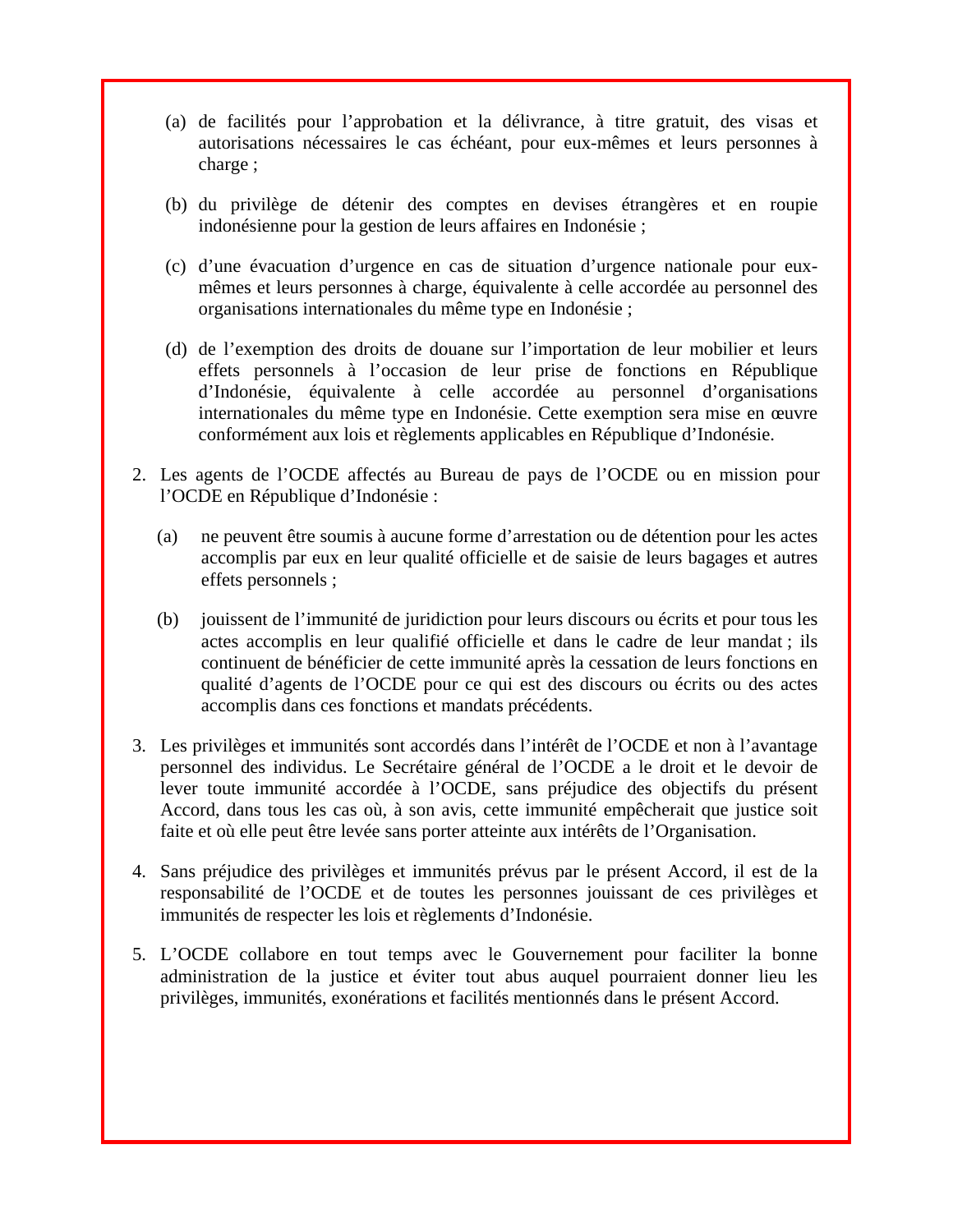## **Article XI Sécurité du pays hôte**

- 1. Aucune disposition du présent Accord ne porte atteinte au droit du Gouvernement d'appliquer les garanties appropriées dans l'intérêt de sa sécurité. Si des mesures de ce type sont jugées nécessaires, le Gouvernement contacte le Bureau de pays de l'OCDE pour qu'ils décident ensemble des mesures appropriées pour protéger les intérêts du Bureau de pays de l'OCDE.
- 2. Le Bureau de pays de l'OCDE coopère avec le Gouvernement pour s'assurer que ses activités ne portent pas préjudice à la sécurité du pays hôte.

## **Article XII Règlement des différends**

Tout différend concernant l'interprétation et/ou l'application du présent Accord est réglé à l'amiable par le biais de consultations ou de négociations entre les Parties.

## **Article XIII Amendement**

- 1. Le présent Accord peut être amendé à tout moment avec l'accord écrit mutuel des Parties. Cet amendement entre en vigueur à la date déterminée par les Parties.
- 2. Les Parties peuvent conclure tous les accords additionnels qui peuvent être nécessaires dans le cadre du présent Accord.

## **Article XIV Entrée en vigueur et dénonciation**

- 1. Le présent Accord entre en vigueur à la date à laquelle la dernière Partie a informé l'autre Partie de l'accomplissement des formalités requises pour son entrée en vigueur, soit, dans le cas de l'OCDE, de ses formalités internes et, dans le cas de la République d'Indonésie, de ses procédures constitutionnelles.
- 2. L'une ou l'autre des Parties peut mettre fin au présent Accord à tout moment, moyennant un préavis écrit de trois mois à l'autre Partie de son intention d'y mettre fin. Les Parties sont liées par les termes et les obligations du présent Accord jusqu'à l'expiration de la période de préavis de trois mois.